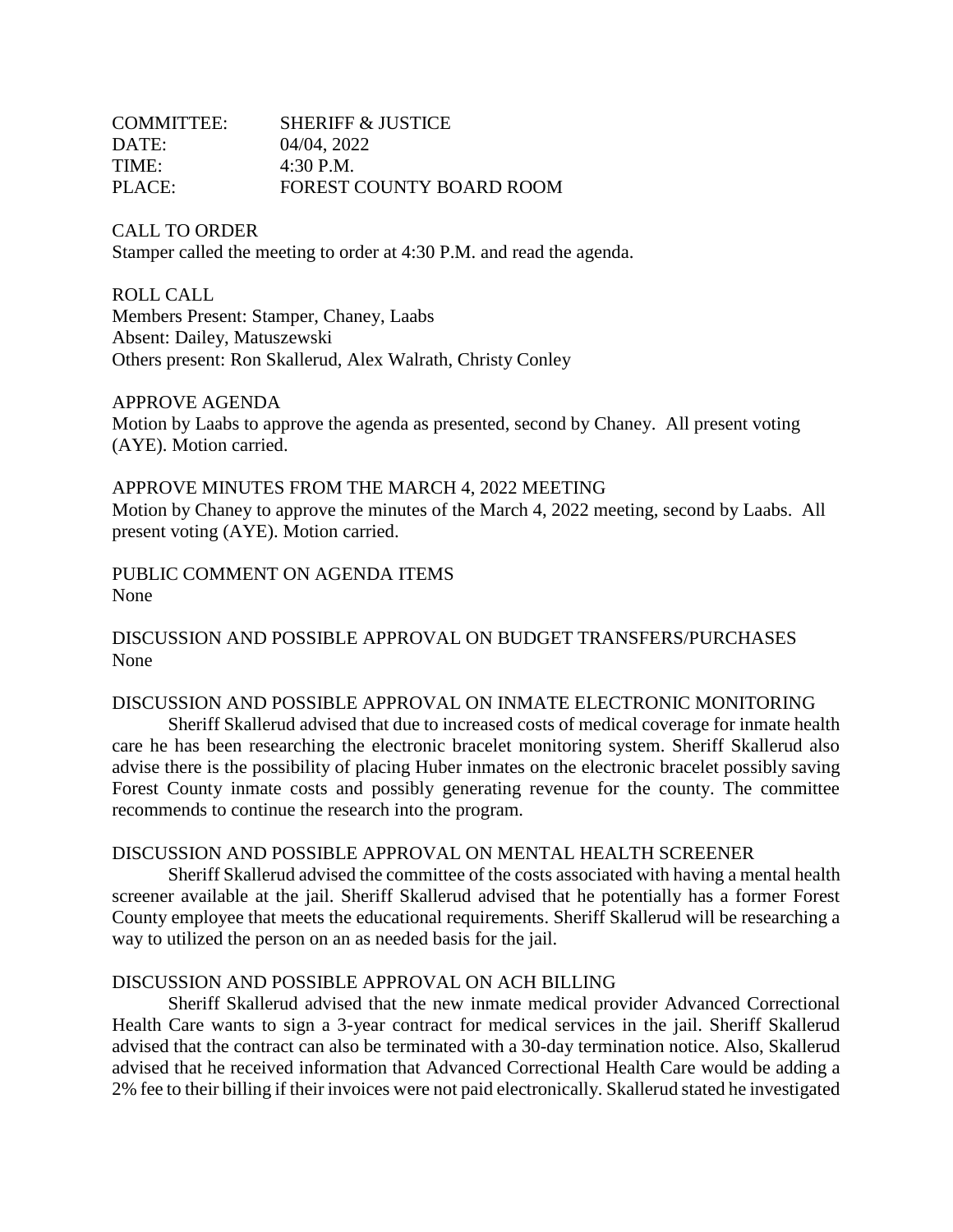this and found that ACH would accept a check as long at the invoice is paid on time. Christy Conley advised that the bill could be paid with an EFT account.

### DISCUSSION AND POSSIBLE APPROVAL ON UPDATING OLDER 911 EQUIPMENT

Sheriff Skallerud advised that some of the new Central Square 911 equipment will not work with the old modems and Frontier equipment. Sheriff Skallerud explained that the current modems have been going off-line regularly and found out one was bad. The current modem is not manufactured any longer but one was found on E-bay. Two were also purchased from the Florence Co. Sheriff's Office. Skallerud advised that AT&T won the state bid for 911 systems in Wisconsin and will be sending a technician to evaluate our system. There could be possible fees associated.

# DISCUSSION AND POSSIBLE APPROVAL ON MUTAL AID AGREEMENT WITH IRON COUNTY MICHIGAN.

Sheriff Skallerud advised the committee that counties that are within 6 miles of another state should have a mutual aid agreement with that state. Skallerud provided the committee with a draft of a mutual aid agreement between Forest Co WI and Iron Co. Michigan. See mutual aid agreement draft. Motion by Chaney to forward the mutual aid agreement draft to the full county board as a resolution, second by Laabs. All present voting (AYE). Motion carried.

# UPDATE COMMITTEE ON COMMUNICATION/CELL PHONE TECHNOLOGY

Sheriff Skallerud advised the Verizon cell phones and two-way radio coverage in Forest Co. is lacking. Sheriff Skallerud stated he contacted 1<sup>st</sup> Net who works with AT&T. Skallerud advised the 1<sup>st</sup> Net coverage is much better in Forest Co and provided a map of new AT&T towers and partially built towers in Forest Co. Skallerud then advised that he met with 1<sup>st</sup> Net about the phones and was also given information about body cameras and 2-way radio systems.

## APPROVE SCHOOL/TRAINING/TRAVEL REQUESTS None.

## APPROVE MARCH VOUCHERS FOR PAYMENT

Motion by Chaney to approve vouchers from the month of March 2022 as submitted, seconded by Laabs. All present voting (AYE). Motion carried.

# ANY OTHER BUSINESS THAT MAY LAWFULLY COME BEFORE THE COMMITTEE None

## FUTURE AGENDA ITEMS

Sheriff Skallerud advised he has some potential ideas for a secure corridor from the Jail to the Courthouse and an elevator to get inmates up to the courtroom.

#### ADJOURNMENT

There being no further business, motion by Stamper to adjourn, second by Laabs. All present voting (AYE). Motion carried.